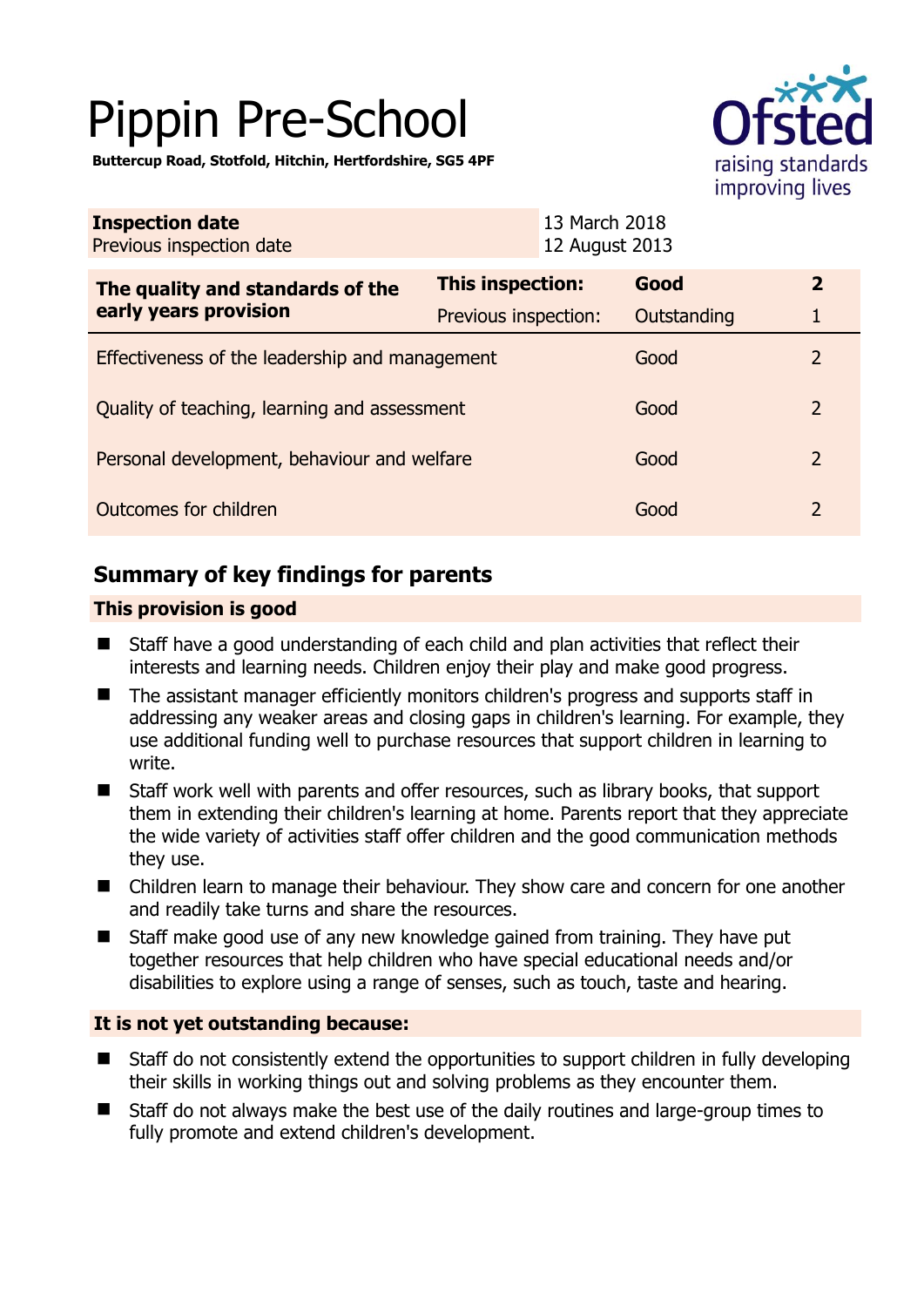# **What the setting needs to do to improve further**

#### **To further improve the quality of the early years provision the provider should:**

- $\blacksquare$  enhance the opportunities for children to develop their skills in solving the problems they encounter during their play and discussions
- help staff to make the best possible use of the daily routines and group times to fully promote and extend children's development.

### **Inspection activities**

- $\blacksquare$  The inspector observed the quality of teaching during activities indoors and outdoors, and assessed the impact this has on children's learning.
- The inspector talked with children and staff at appropriate times throughout the inspection. She completed a joint observation with the pre-school manager.
- The inspector held a meeting with the pre-school manager (who is also the nominated person) and the assistant manager. She looked at relevant documentation, discussed the pre-school's self-evaluation and saw evidence of the suitability of staff and committee members.
- The inspector spoke to a number of parents during the inspection and took account of their views.

## **Inspector**

Kelly-Anne Eyre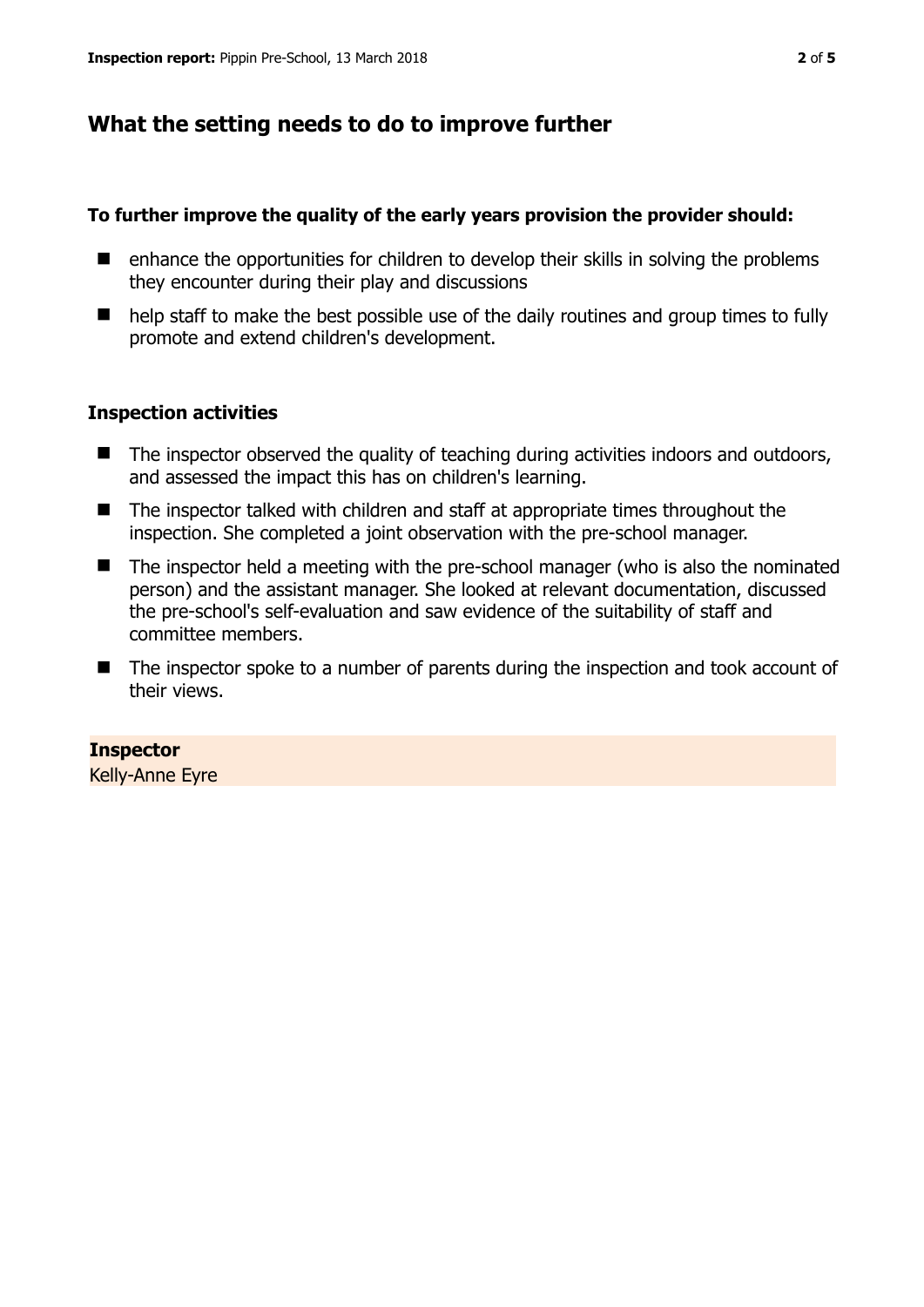## **Inspection findings**

#### **Effectiveness of the leadership and management is good**

The manager and assistant manager make good use of their qualifications and offer staff practical and effective supervision that aids them in developing their practice. Staff work well with other childcare providers and professionals so that children's needs are understood and consistently met. Arrangements for safeguarding are effective. Managers ensure that staff keep up to date with local procedures and national initiatives, and understand how to report any concerns. Robust recruitment procedures and regular checks to ensure the ongoing suitability of staff, further promote children's safety and welfare. Correct ratios are maintained and there are effective procedures to ensure that there is an appropriately qualified designated staff member to act as deputy manager in the manager's absence. The manager ensures that the building is clean at all times. She conscientiously reviews the pre-school's practice and makes relevant improvements.

#### **Quality of teaching, learning and assessment is good**

Children participate in activities that capture their interest and help to promote their ability to observe and explore. They observe eggs in an incubator and eagerly watch as the ducklings hatch. Children go on to look at associated books and experiment as they use different materials to make nests. Children enjoy interesting opportunities that support them in learning to use information technology. For example, they competently use touch screens and understand how to select and use different computer programs. Children develop a good understanding of the daily uses of mathematics. For example, they vote for the book they would like staff to read by placing plastic bricks on their selection. Children eagerly count the bricks and work out which book is the favourite. Children attending out-of-school care have balanced opportunities to relax and to engage in a variety of activities that supports their formal learning.

#### **Personal development, behaviour and welfare are good**

Staff make good use of the key-person system to work with parents. They meet regularly with parents and this supports staff in maintaining a thorough understanding of children's needs. Children settle well and build warm relationships with their key person. They enjoy sharing their achievements and children eagerly celebrate these together, offering one another praise and encouragement. This helps build their self-esteem and aids them in developing positive outlooks. Children's physical development is promoted and they gain a good understanding of safety. For example, they balance and climb on large play equipment and make informed judgements about how far they can climb or reach.

#### **Outcomes for children are good**

All children make good progress from their starting points and develop the skills they need for school. Children enjoy small-group activities, where they use new vocabulary and learn how to communicate with individuals and in groups. They refer to picture prompts to aid their communication. This particularly helps children who have special educational needs and/or disabilities and those who speak English as an additional language and they develop good communication and social skills.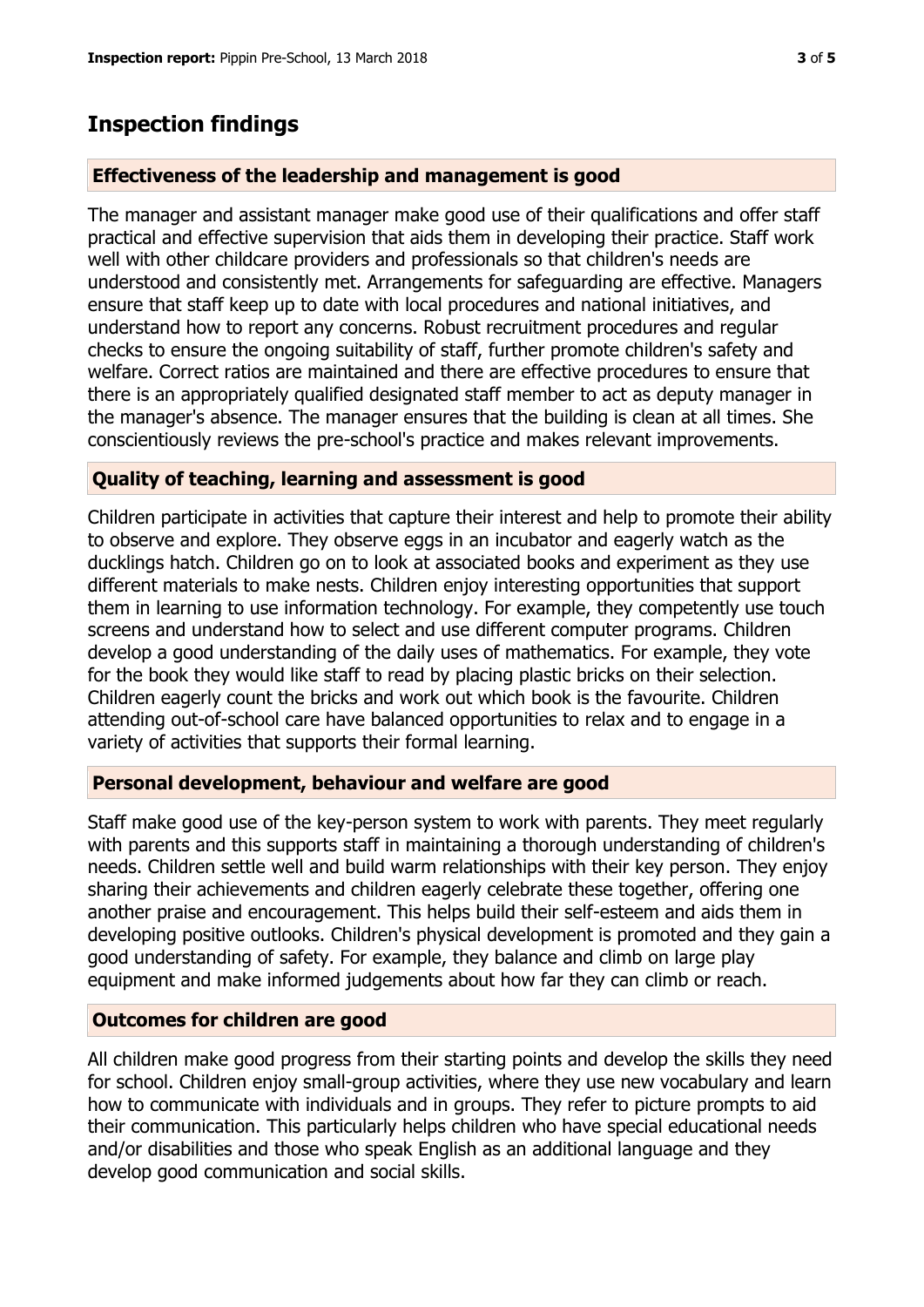# **Setting details**

| Unique reference number                             | EY437997                                                                             |  |
|-----------------------------------------------------|--------------------------------------------------------------------------------------|--|
| <b>Local authority</b>                              | <b>Central Bedfordshire</b>                                                          |  |
| <b>Inspection number</b>                            | 1132365                                                                              |  |
| <b>Type of provision</b>                            | Sessional provision                                                                  |  |
| Day care type                                       | Childcare - Non-Domestic                                                             |  |
| <b>Registers</b>                                    | Early Years Register, Compulsory Childcare<br>Register, Voluntary Childcare Register |  |
| Age range of children                               | $2 - 9$                                                                              |  |
| <b>Total number of places</b>                       | 60                                                                                   |  |
| Number of children on roll                          | 236                                                                                  |  |
| Name of registered person                           | Pippin Playgroup Committee                                                           |  |
| <b>Registered person unique</b><br>reference number | RP908654                                                                             |  |
| <b>Date of previous inspection</b>                  | 12 August 2013                                                                       |  |
| <b>Telephone number</b>                             | 01462 834897                                                                         |  |

Pippin Pre-School registered in 2011. The pre-school employs 26 members of childcare staff. Of these, three hold appropriate early years qualifications at level 2 and 16 hold qualifications at level 3 or above. The pre-school opens from Monday to Friday during term time. Sessions are from 9am until midday and from 12.45pm until 3.15pm, with the option of a lunch club in between. There is also a breakfast club from 7.30am until 9am and after-school club from 3.30pm until 6pm. Additionally, holiday care is offered during each school holiday and these sessions are from 7.45am until 6pm. The pre-school provides funded early education for two-, three- and four-year-old children.

This inspection was carried out by Ofsted under sections 49 and 50 of the Childcare Act 2006 on the quality and standards of provision that is registered on the Early Years Register. The registered person must ensure that this provision complies with the statutory framework for children's learning, development and care, known as the early years foundation stage.

Any complaints about the inspection or the report should be made following the procedures set out in the guidance 'Complaints procedure: raising concerns and making complaints about Ofsted', which is available from Ofsted's website: www.gov.uk/government/organisations/ofsted. If you would like Ofsted to send you a copy of the guidance, please telephone 0300 123 4234, or email enquiries@ofsted.gov.uk.